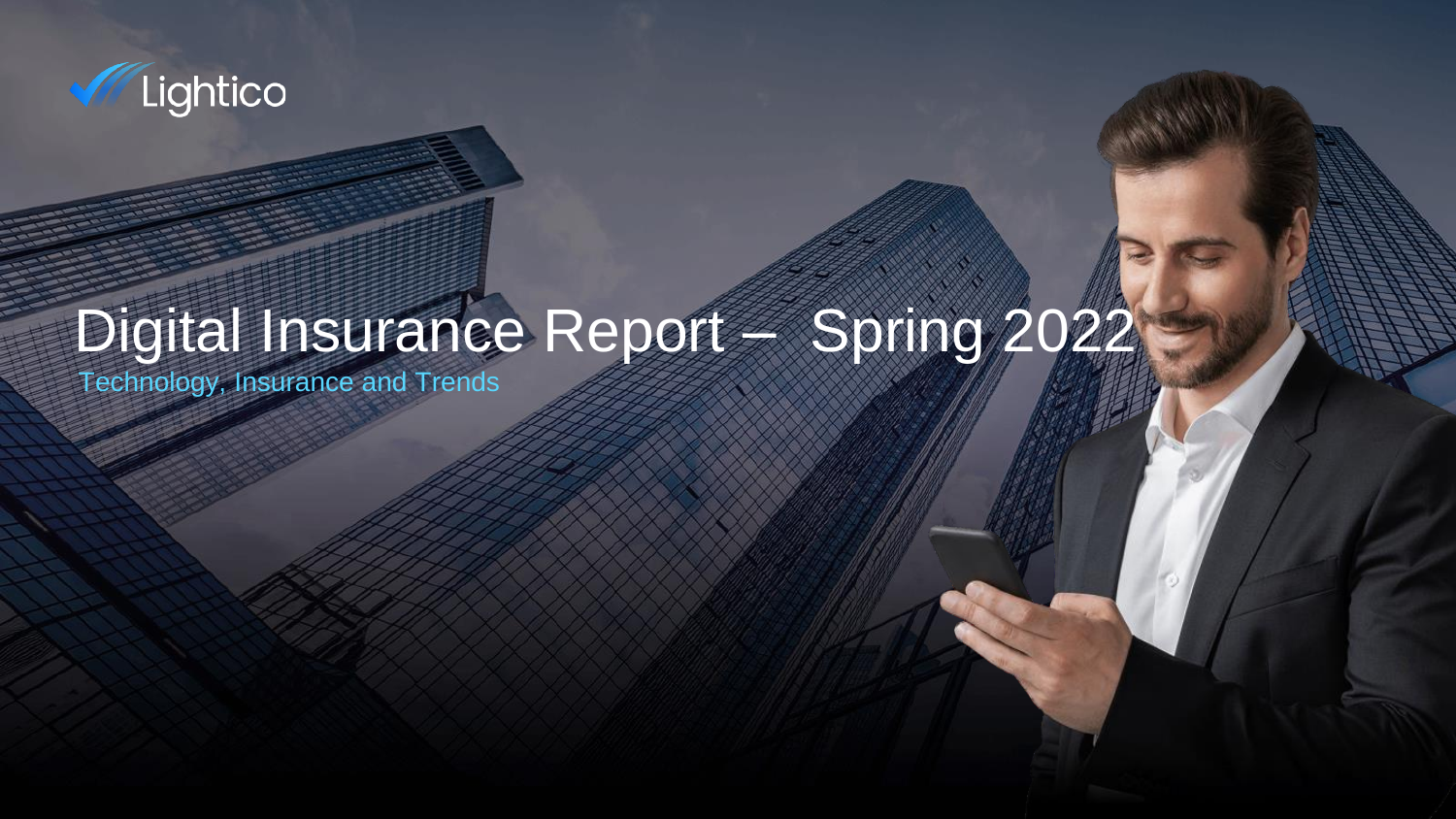#### Background and methodology

The following data comes from a survey of 1,385 consumers conducted on March 15, 2022 through an online panel in order to determine consumer experiences, views and expectations for insurance, especially digital lending. The data shows that, while digital insurance has improved during the pandemic, significant gaps remain, and consumer expectations are not being met.

Margin of error is 3% with 95% confidence.



 $\blacksquare$  18-24  $\blacksquare$  25-34  $\blacksquare$  35-44  $\blacksquare$  45-54  $\blacksquare$  55-64  $\blacksquare$  65+

#### Annual household income



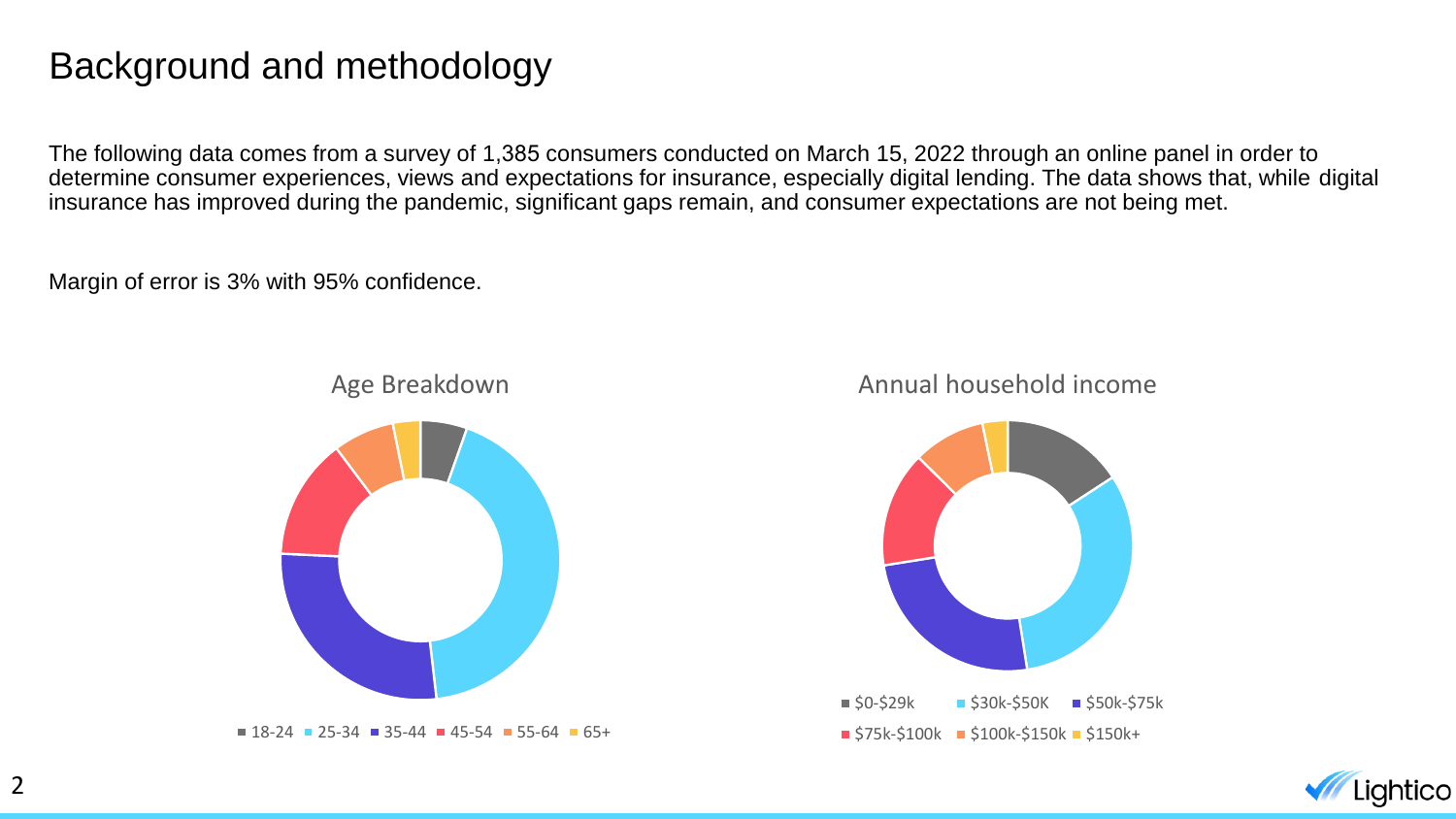### Top Line Stats

- 79% are still concerned about in-person insurance meetings
- Consumers favor established brands 66% more than digital-first brands
- 83% say that mobile claims are important or very important
- 45% of claims are not digital or only partially digital
- 43% of claims took 4+ days to complete

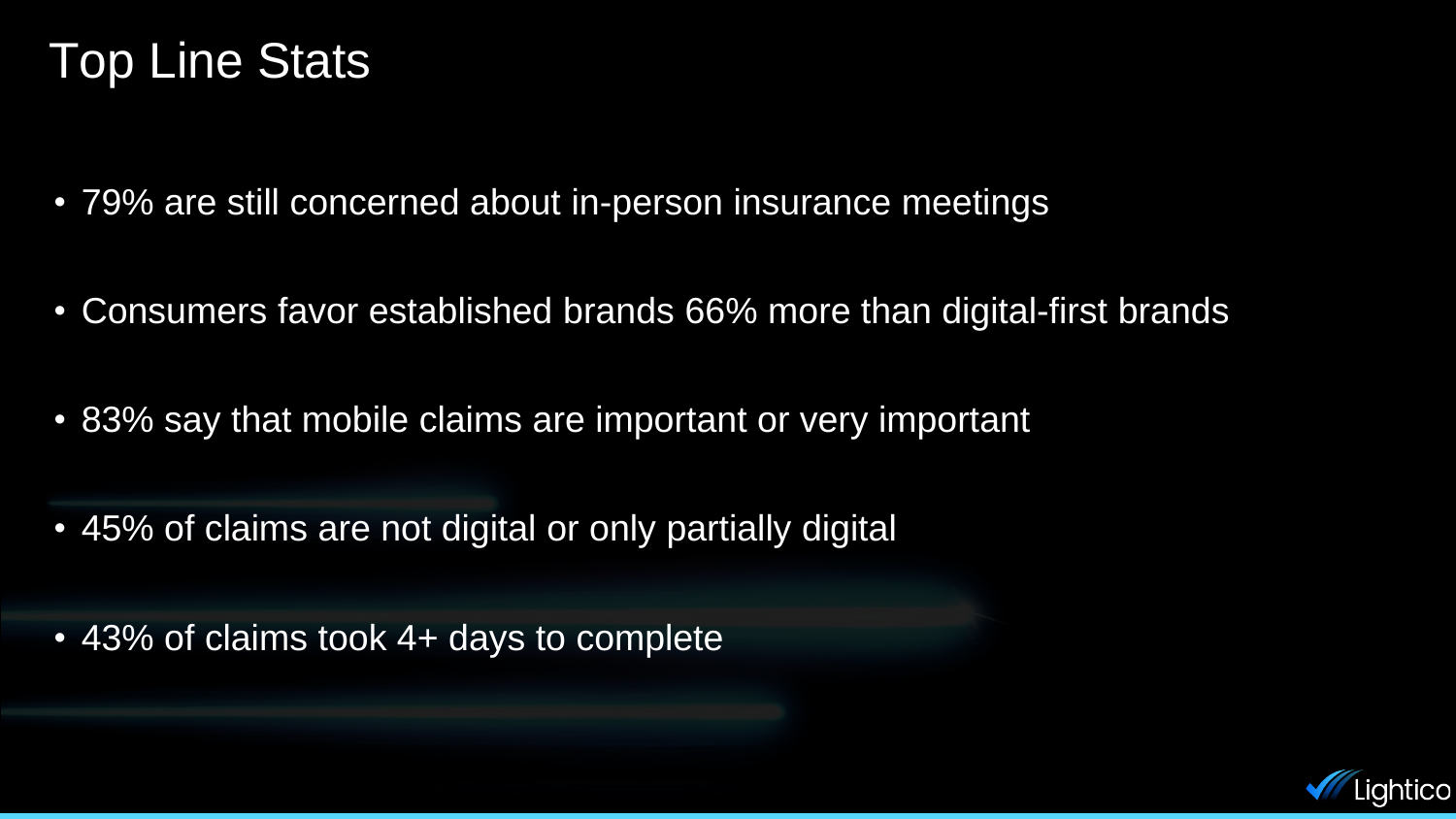## **Insurance Providers: Communicating and Preferences**

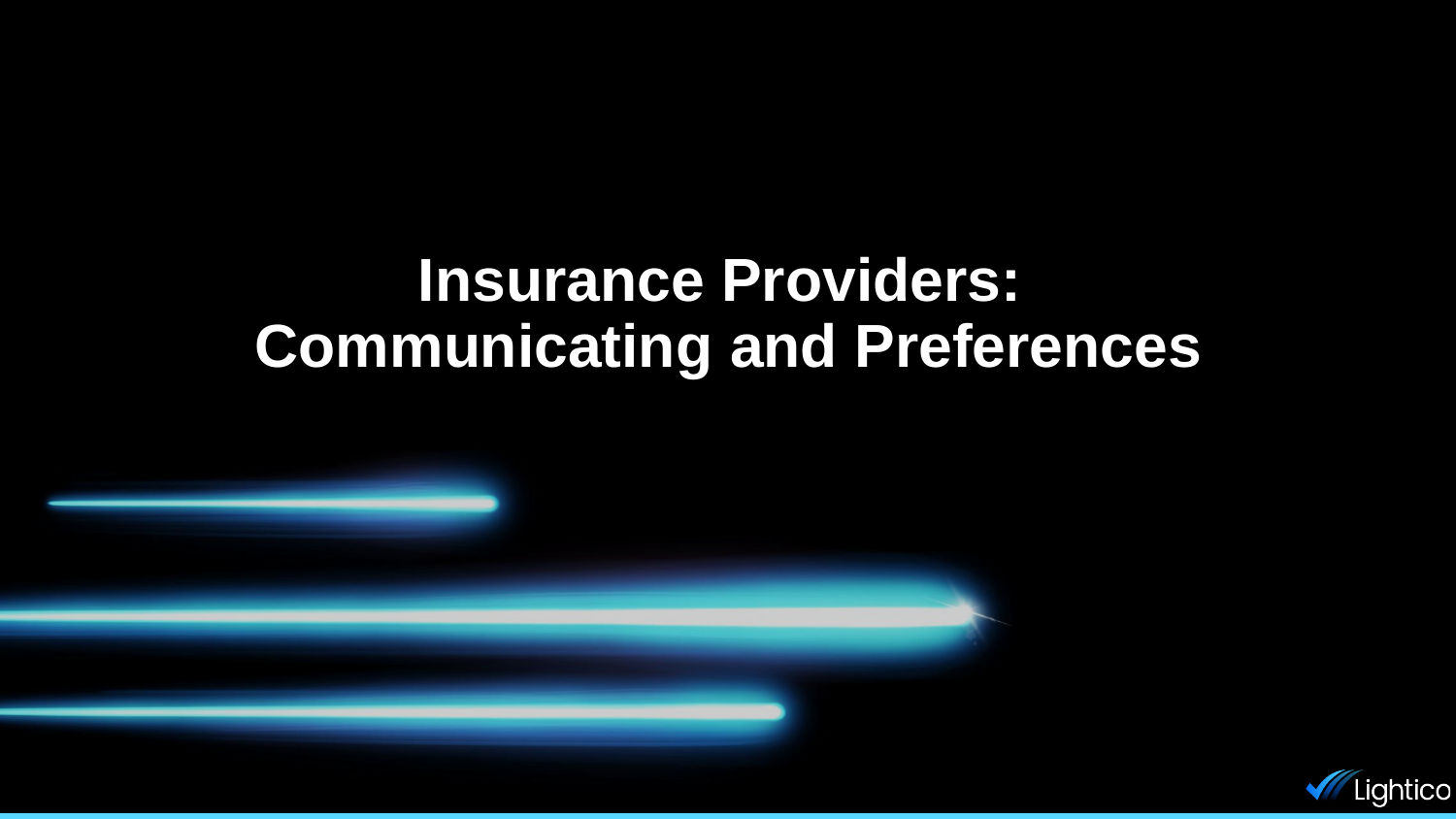#### **How concerned are you about meeting your insurance agent or provider inperson?**



Figure 1

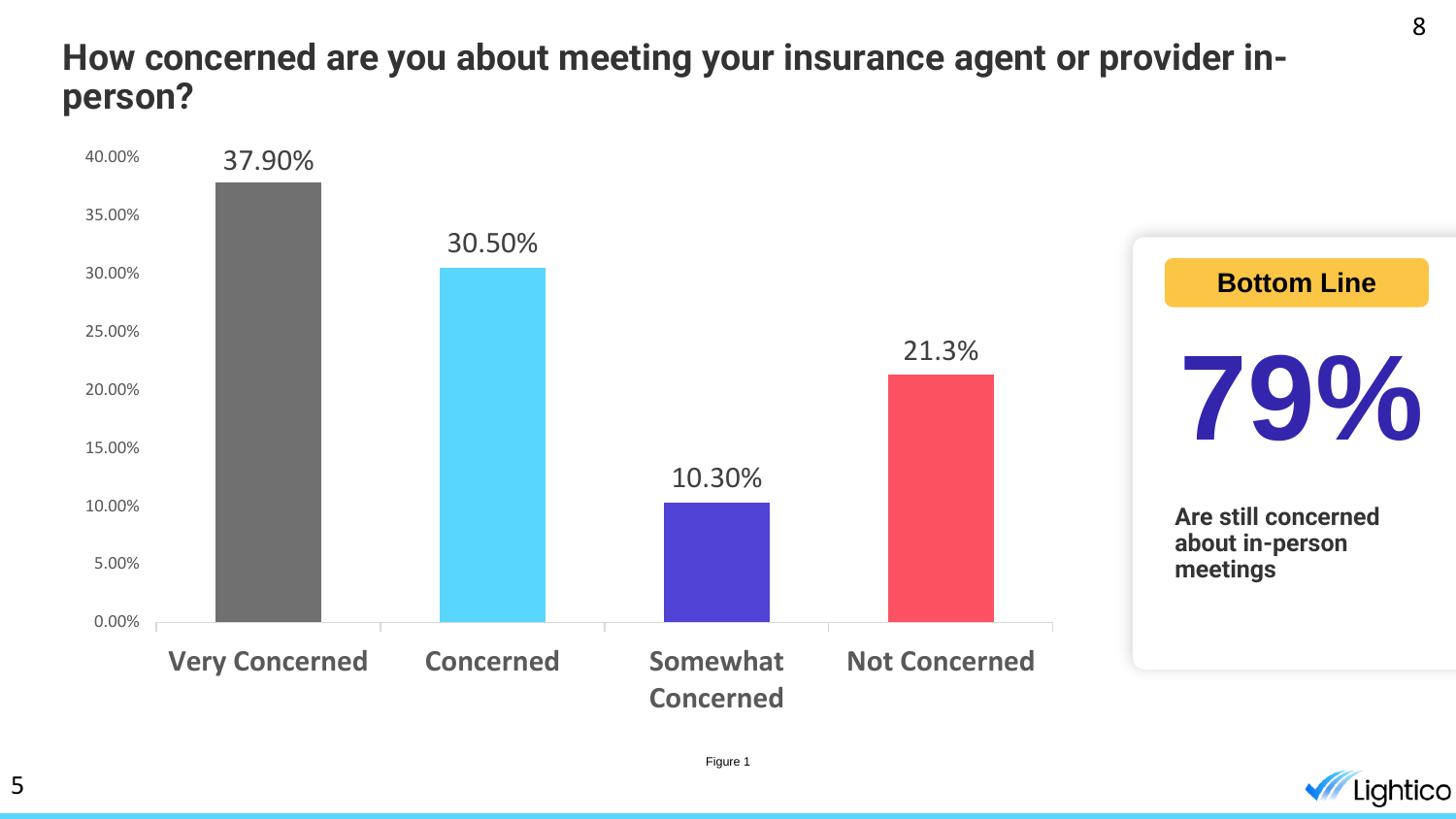#### **How have you primarily been connecting with your insurer in the last 6-9 months (remote)**



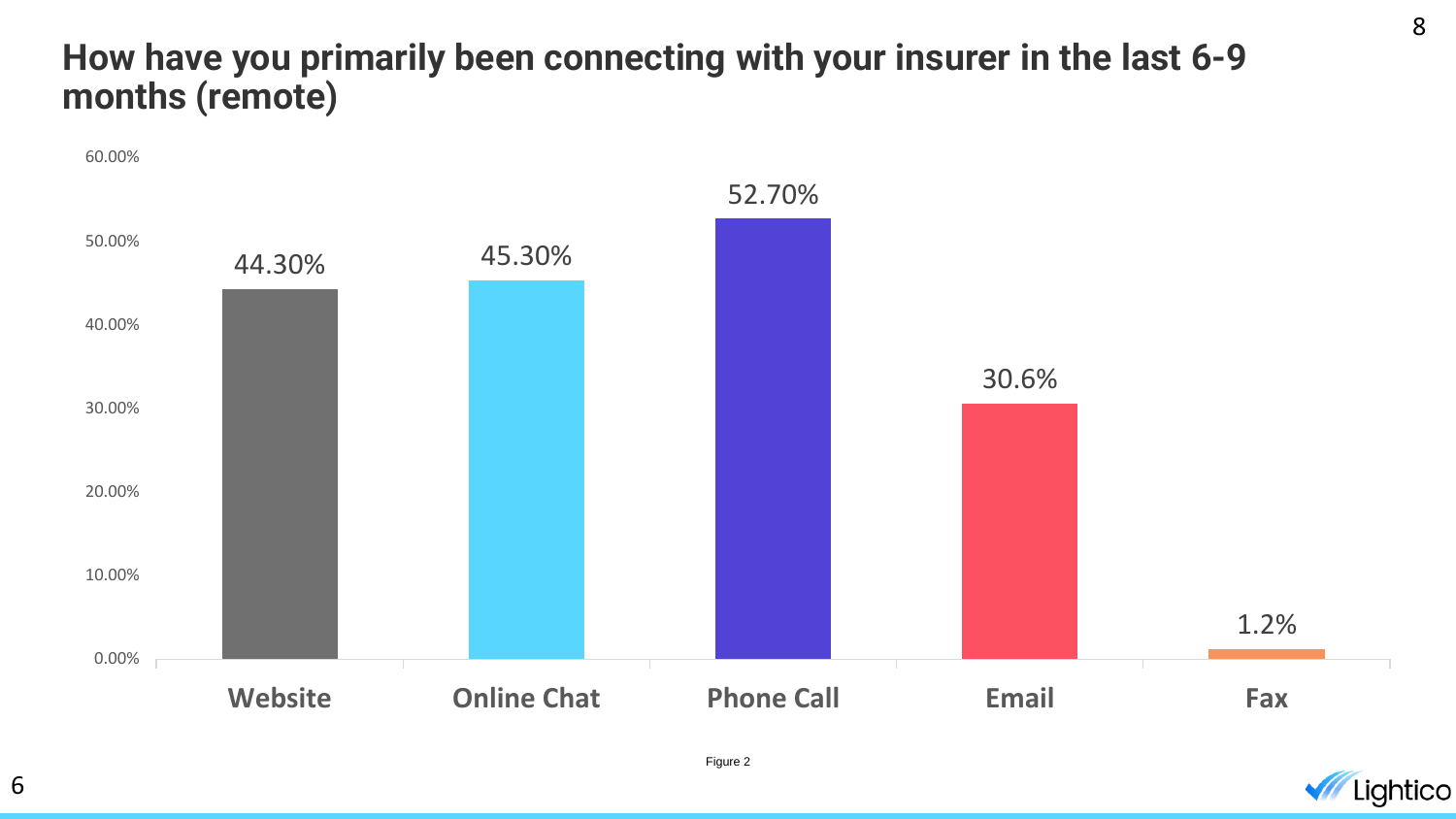#### **Which type of insurance provider do you prefer?**

7



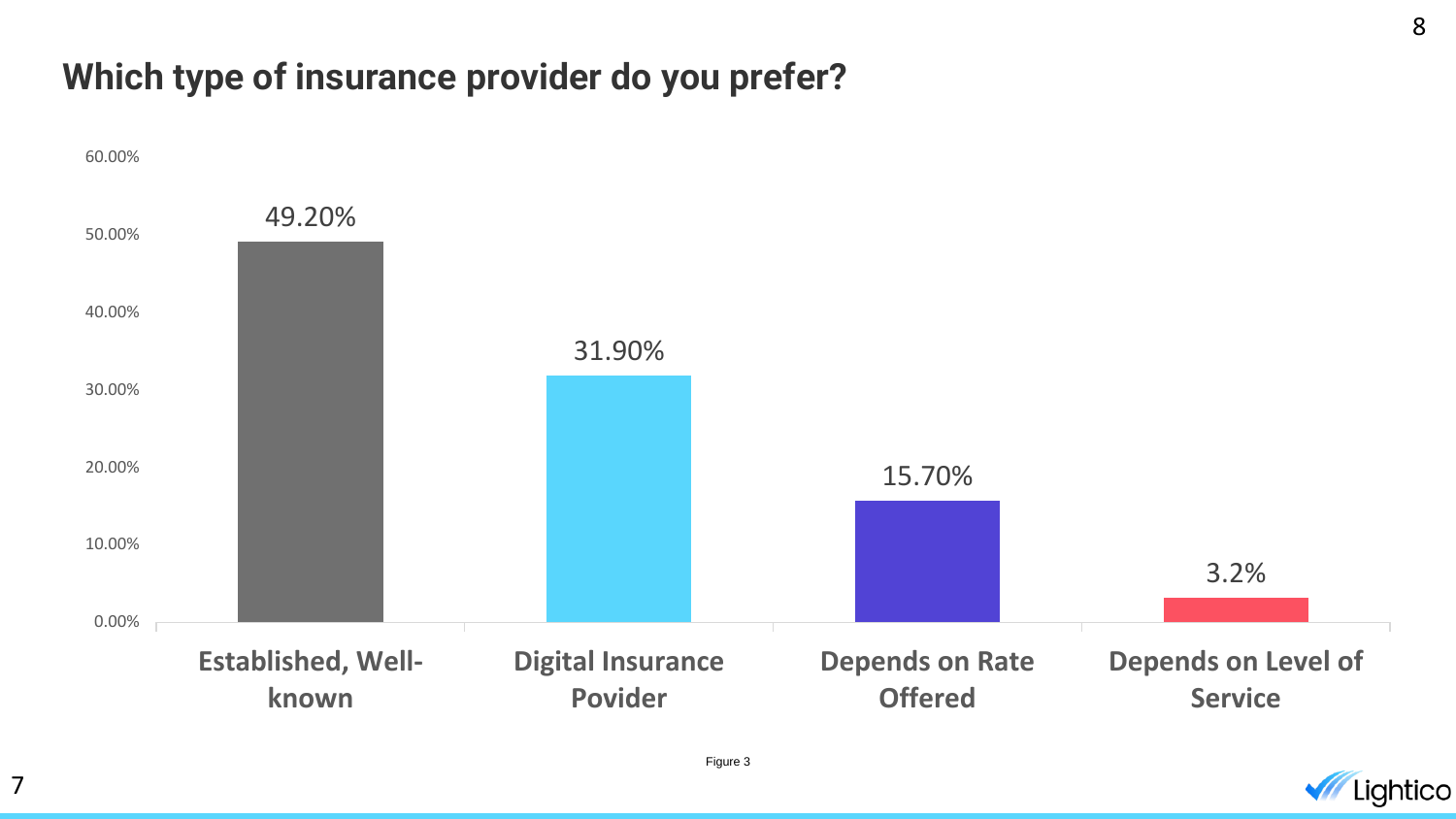#### **Which type of insurance provider do you prefer?** *(by age)*



■ Established, Well-known ■ Digital Insurance Povider ■ Depends on Rate Offered ■ Depends on Level of Service



8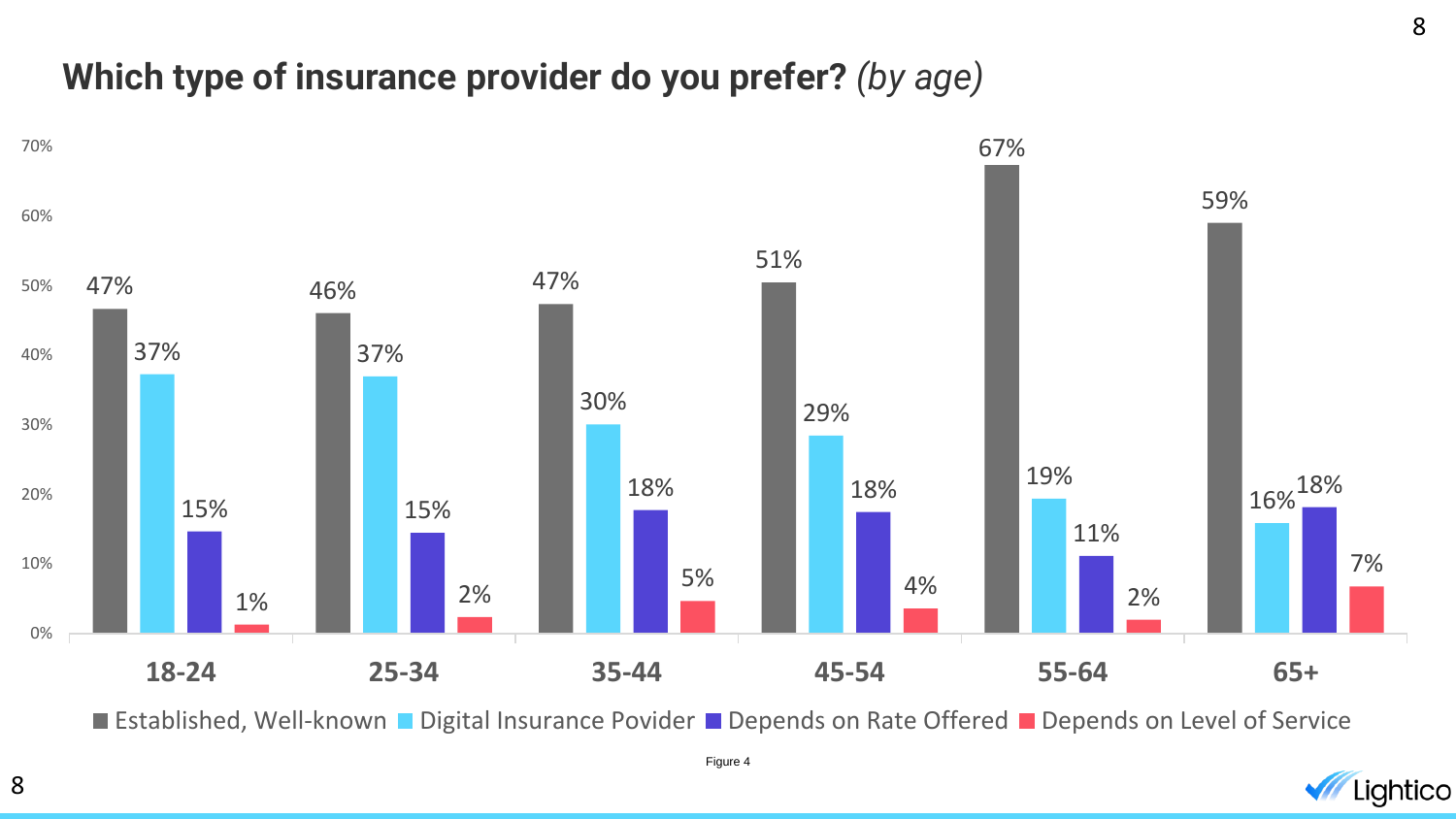### **The Claims Process**

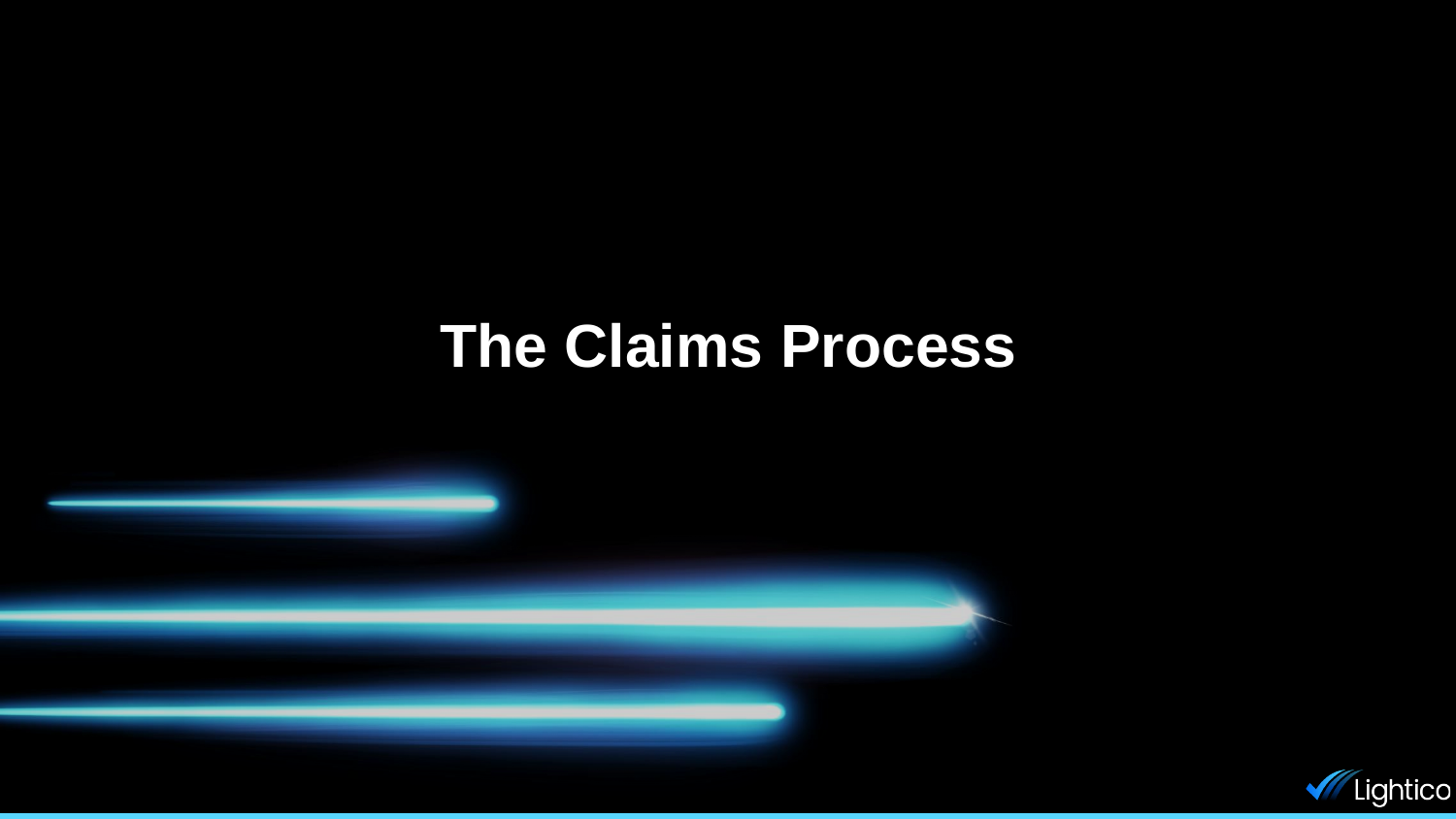#### **Being able to complete an insurance claim on my mobile device is important/very important**



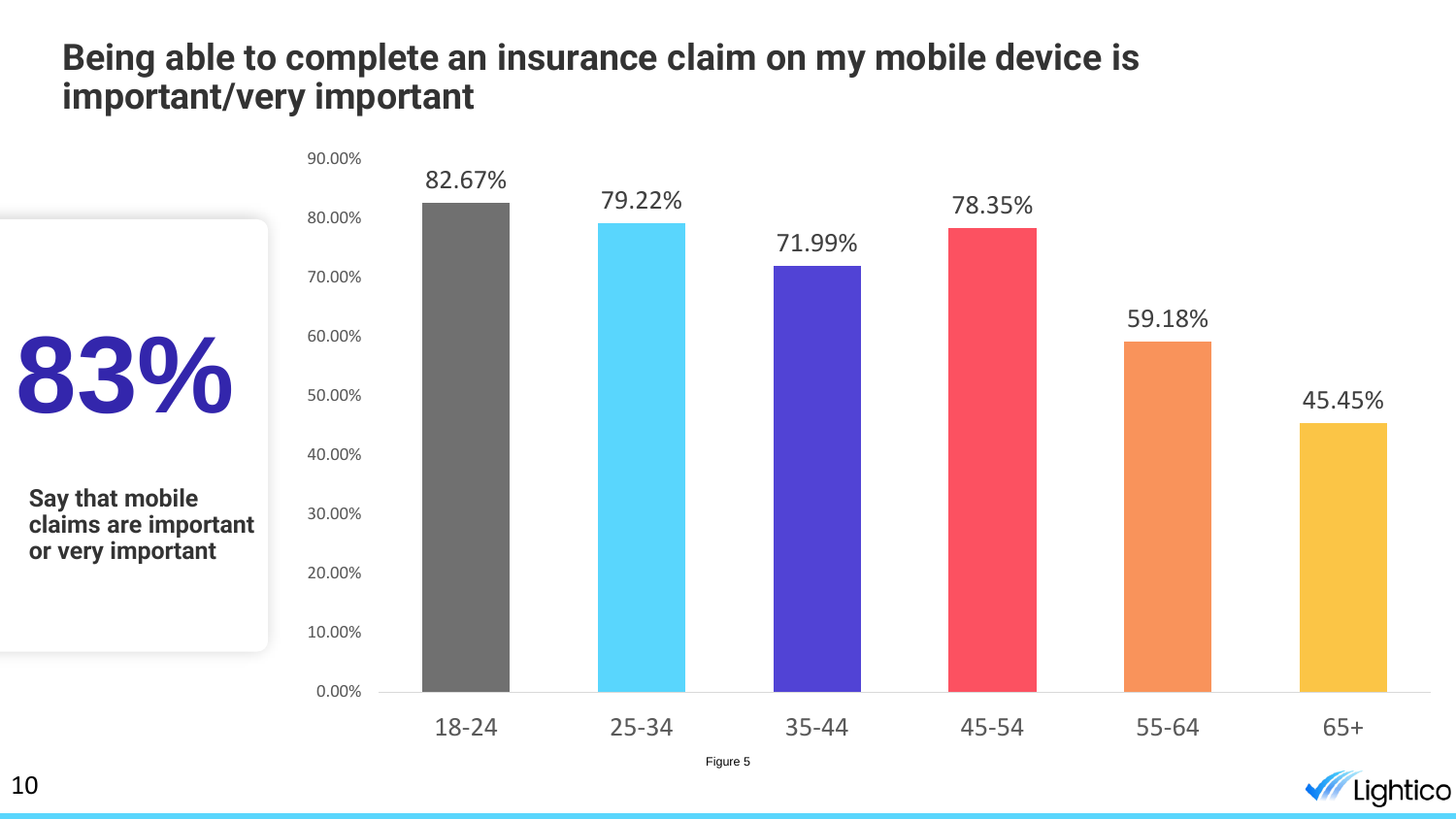### **If you filed a claim recently, what best describes your experience?**



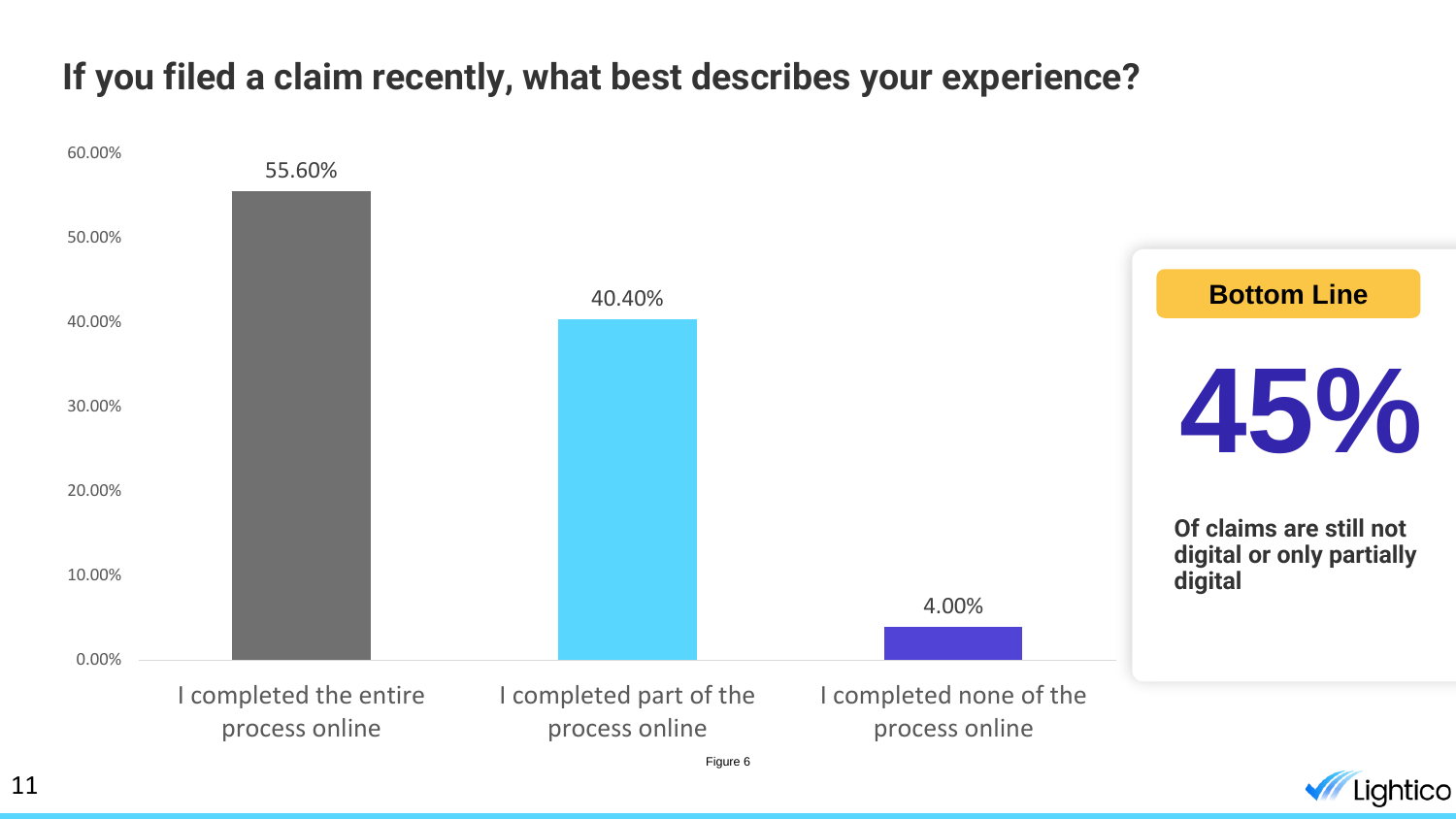#### **How long did it take to complete the claims process (from the moment of filing claim to receiving final payout)?**



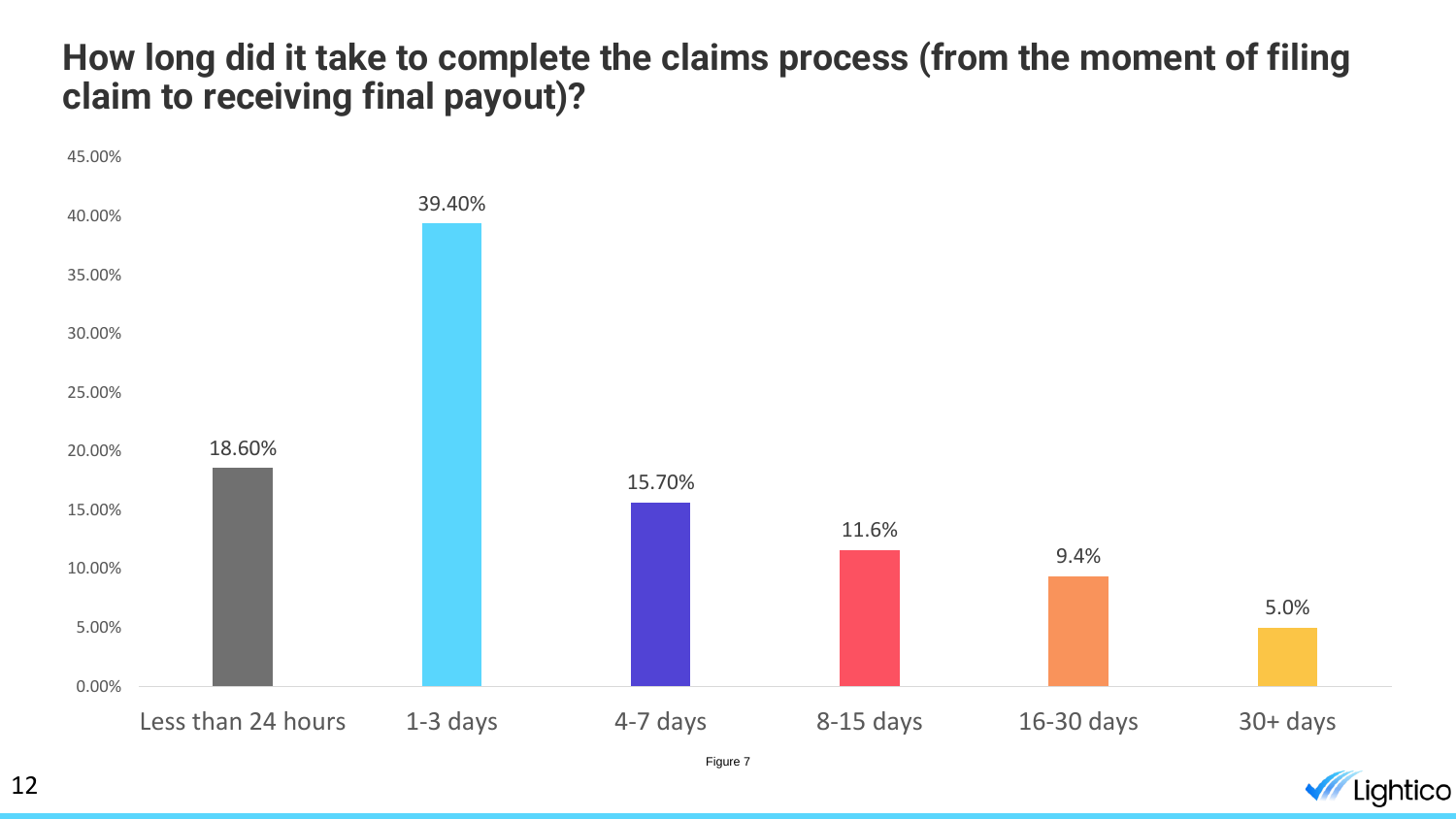#### **Moving forward, how do you expect your business or service providers to act?**



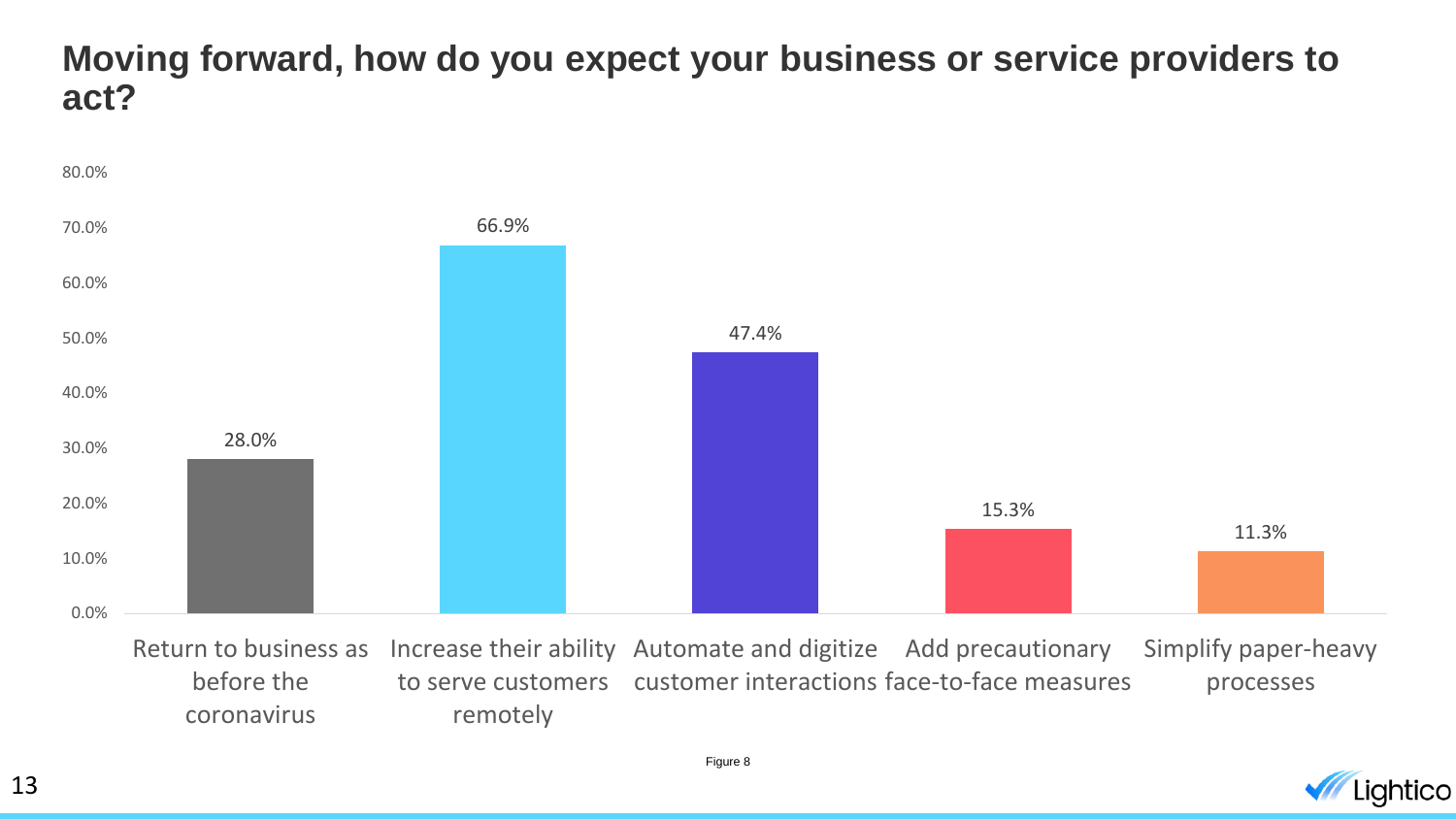#### **Going forward, do you plan on reducing or increasing spending on the following (***shown below: increase***)**